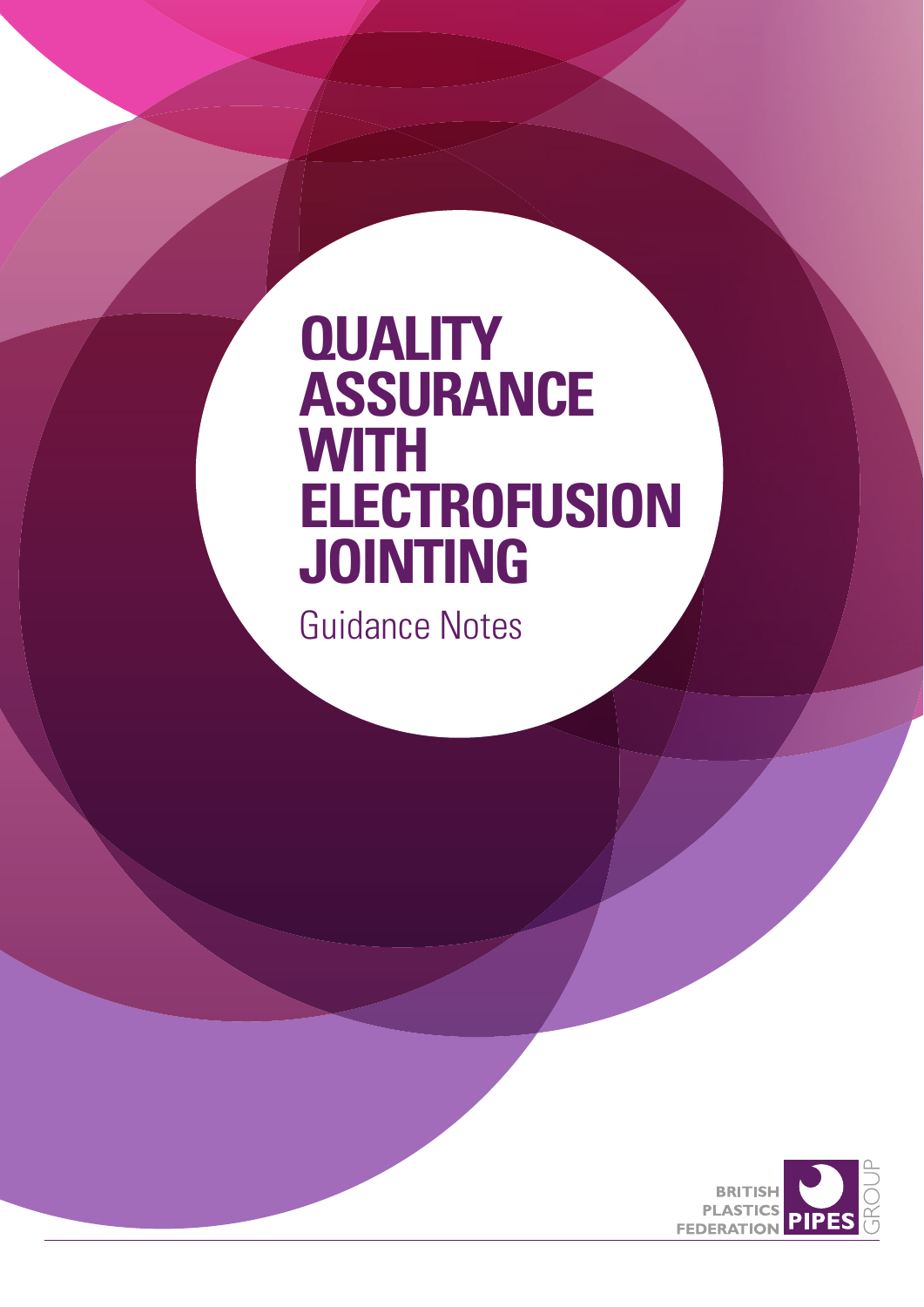

## Introduction

Electrofusion jointing is a reliable method of joining two plastic pipes together, often in difficult conditions such as open excavation works. Joints that are well made will have the same properties as the pipes that they joint: long lifetimes, corrosion resistance and flexibility to respond to ground movement.

To ensure joints are well made, it is useful to understand what aspects of construction are likely to reduce quality. Equally, with knowledge of these, practices and techniques can be employed to examine or test joints that are made that assist with on-site quality assurance.

The purpose of this short guide is to draw attention to those non-destructive examination (NDE) and non-destructive testing (NDT) techniques that could be used to provide confidence in the quality of electrofusion joints.

## **Likely modes of failure**

A good starting point is to understand what constitutes failure and with this knowledge consider the most appropriate NDE and NDT solutions to employ. Failure mode and effects analysis (FMEA) is a good starting point and for most pipeline owners the failure mode of interest would likely be described as "Loss of pressure containment" or "Leakage".

There are three likely modes of failure that cause this event:

- 1 Rupture of the fitting body
- 2 Failure of the fitting to pipe interface weld
- 3 Pull-out of the pipe from the fitting

The preparation of this guide allows for a commentary to be made on the likelihood of such events occurring and the steps that could be taken to minimise occurrence. The aim always is to offer cost effective and practical solutions, indeed some of the most effective solutions are knowledge combined with visual assessment and record keeping.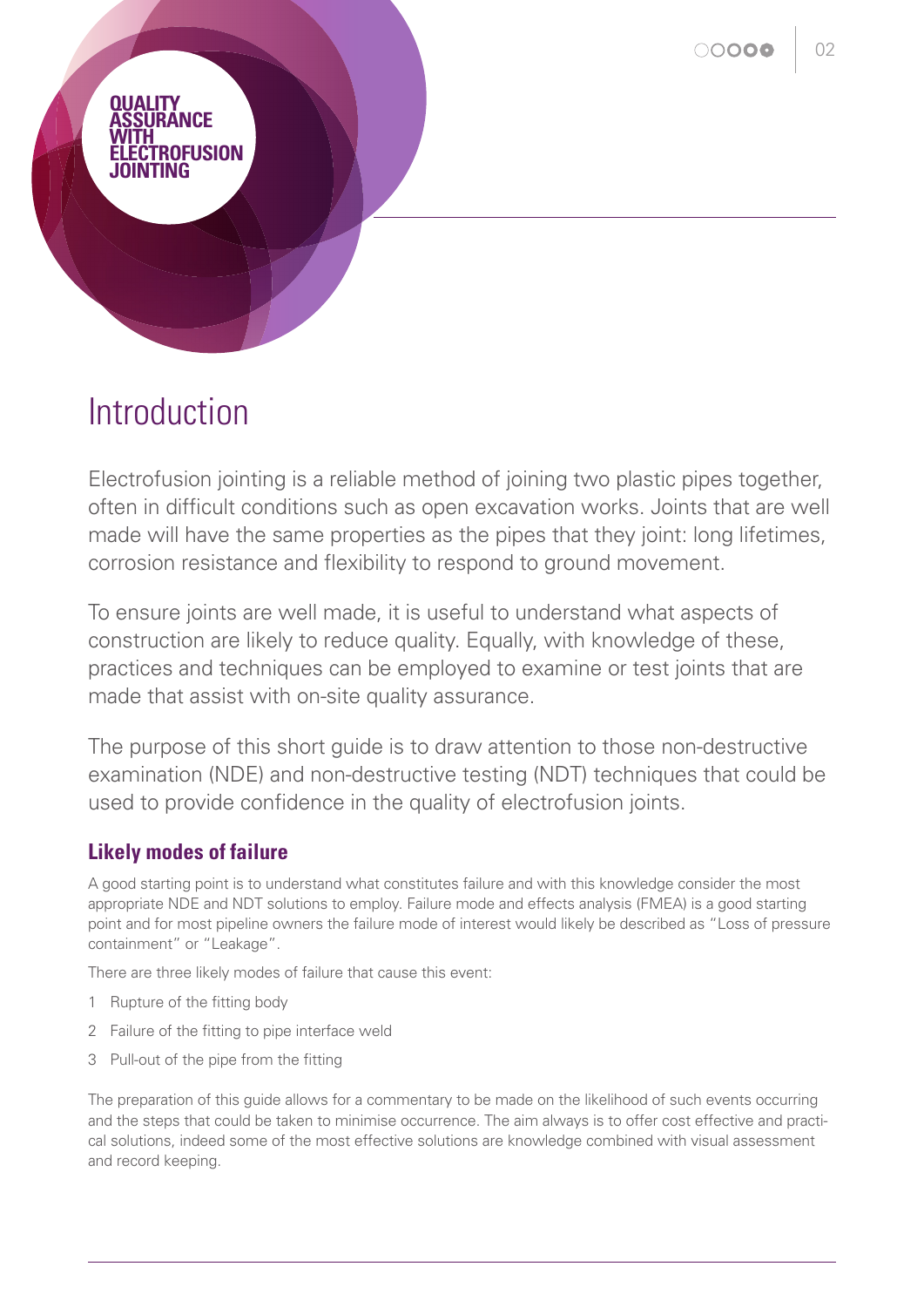## **Using the guide**

We have outlined a hierarchy of NDE/NDT techniques that could be specified as part of a quality assurance system for field made electrofusion jointing. The hierarchy principles start from least skill/cost to apply and progress through to services available from only a limited group of specialist suppliers suited to extreme risk situations.

The tables describe a system of classification that might be employed by installers. It presumes that the least effort would be employed in a 'Level 1' assessment. Equally it assumes that if you were to specify a 'Level 4' assessment that this by implication includes Levels 1, 2 and 3 by association.



The way in which these elements apply in electrofusion is as follows:

- **Cleanliness** comes from management of the work site. The pipe end to be jointed must be scraped to remove its oxidised outer layer along with any physical contamination that is present on the outside surface of the pipe. Care is then taken to prevent dust being attracted, splashing on the pipe end, sweating on, or physically touching the prepared pipe, the types of things that could interfere with jointing.
- **Heat** is applied by electrical current flowing through the wires in the fitting which in turn heat up the surrounding material. It is a feature of electrofusion that it automates the step of heating the material but this relies on the correct output voltage being maintained by the electrofusion control unit (i.e. in calibration) and the correct voltage and welding time being selected. Things that go wrong are pipes being misaligned in the fitting which move during the heating process and displace the wires so that they do not work in the intended manner which is preventable.
- **Pressure** is a design feature that is generated by the fitting once the melt from the fitting contacts the pipe surface. The outer edges of the weld area furthest from the wires tend to freeze off creating containment of the melt which as it continues to heat increases the pressure on the materials being joined. Care is taken to prevent the gap between pipe and fitting being excessive (due to pipe end reversion, pipe ovality, overscraping of the pipe end, pipe not fully inserted, pipe misaligned in the joint) which can act reduce welding pressure.

The techniques described can be used by installers to provide evidence that they have used reasonable standards of care and attention to detail in making joints, or in the case of visual cues as a guide for on-site auditing. In the NDE and NDT techniques that are outlined in the tables below, many of these aspects can be addressed through the use of suitably trained and competent individuals skilled in electrofusion jointing.

**If the basic procedures are followed and evidenced it is rare to need to employ specialist imaging techniques which in themselves do not provide a complete assurance of joint integrity, rather it is the balance of evidence built through the assembly process that will do this.**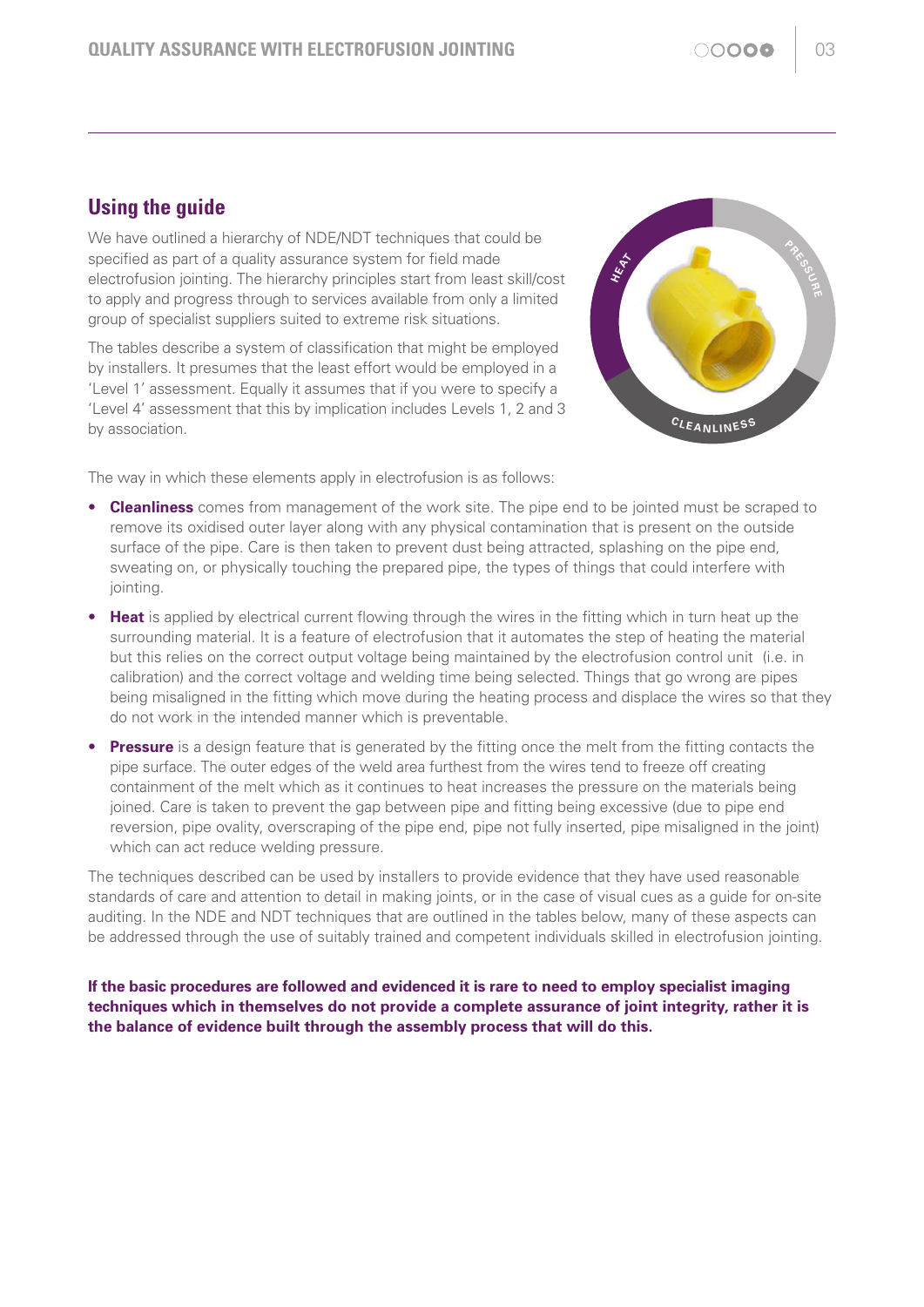#### NDE/NDT ACTION

**VISUAL EXAMINATION OF PIPE END SCRAPING**

#### **Methodology**

- 1 Mark the pipe end all over its surface with a permanent marker pen, making a hatched pattern.
- Make sure the marking is over a length at least equal to the pipe socket plus 20mm or more on top.
- After scraping make a visual assessment to confirm the pipe has been completely scraped.

#### **Evidence**

- 1 A date / time stamped photograph is taken showing the hatched pipe end with the marking present.
- A date/time stamped photograph is taken showing the pipe after it has been fully scraped.

#### INFORMS

#### **REMOVAL OF MATERIAL LIKELY TO CONTAMINATE THE WELD ZONE**

#### **NDE of this type is good at…**

- 1 Providing confirmation that oxidised material on the pipe end has been removed, AND
- 2 Providing confirmation that large scale contamination is not present on the pipe end after scraping is complete which removes material likely to inhibit welding of the fitting to pipe/helps assure the weld interface.

#### **NDE of this type is not good at…**

- Showing if the scraped area has been touched (finger grease, sweat, etc) during preparation, AND
- 2 Showing if the installer wiped the pipe end after scraping, OR
- 3 Showing if very fine dust has been attracted to the pipe surface.

#### NDE/NDT ACTION

**VISUAL EXAMINATION OF PIPE & FITTING ASSEMBLYGAP**

#### **Methodology**

LEVEL **2**

- 1 The pipe end should be squarely cut.
- 2 The pipe end should be round.
- 3 The pipe should be inserted until it reaches the end of the socket in the fitting.area, likely to minimise voids.
- 4 The pipe should be roughly centred in the fitting and not misaligned.

#### **Evidence**

- 1 Installer may use a cutting jig or guide to trim the pipe end square.
- 2 Installer uses a pipe rounding tool prior to scraping the pipe.
- 3 A datum mark is placed on the pipe prior to insertion that can be used to confirm the pipe is fully inserted.
- 4 A date/time stamped photograph is taken showing the pipe inserted and the datum market.
- 5 A date/time stamped photograph is taken showing the completed fitting is free of gross misalignment.

#### INFORMS

#### **GAP BETWEEN PIPE AND FITTING TO BE JOINED IS CONTROLLED IN THE RANGE EXPECTED BY MANUFACTURER**

#### **NDE of this type is good at…**

- 1 Providing confirmation that the pipe is fully inserted into the fitting to cover the welding zone.
- 2 Providing evidence that the pipe was not grossly mishapen or misaligned in the joint which is useful to confirm that a controlled gap exists between the pipe and fitting in the weld area, likely to minimise voids.

#### **NDE of this type is not good at…**

- Showing if contamination was drawn into the fitting during assembly.
- 2 Showing if the pipe was overscraped resulting in a big gap between pipe and fitting to be filled during welding.



**NDE is verified by photographic evidenceNDE**

E

is verified by photographic evidenceNDE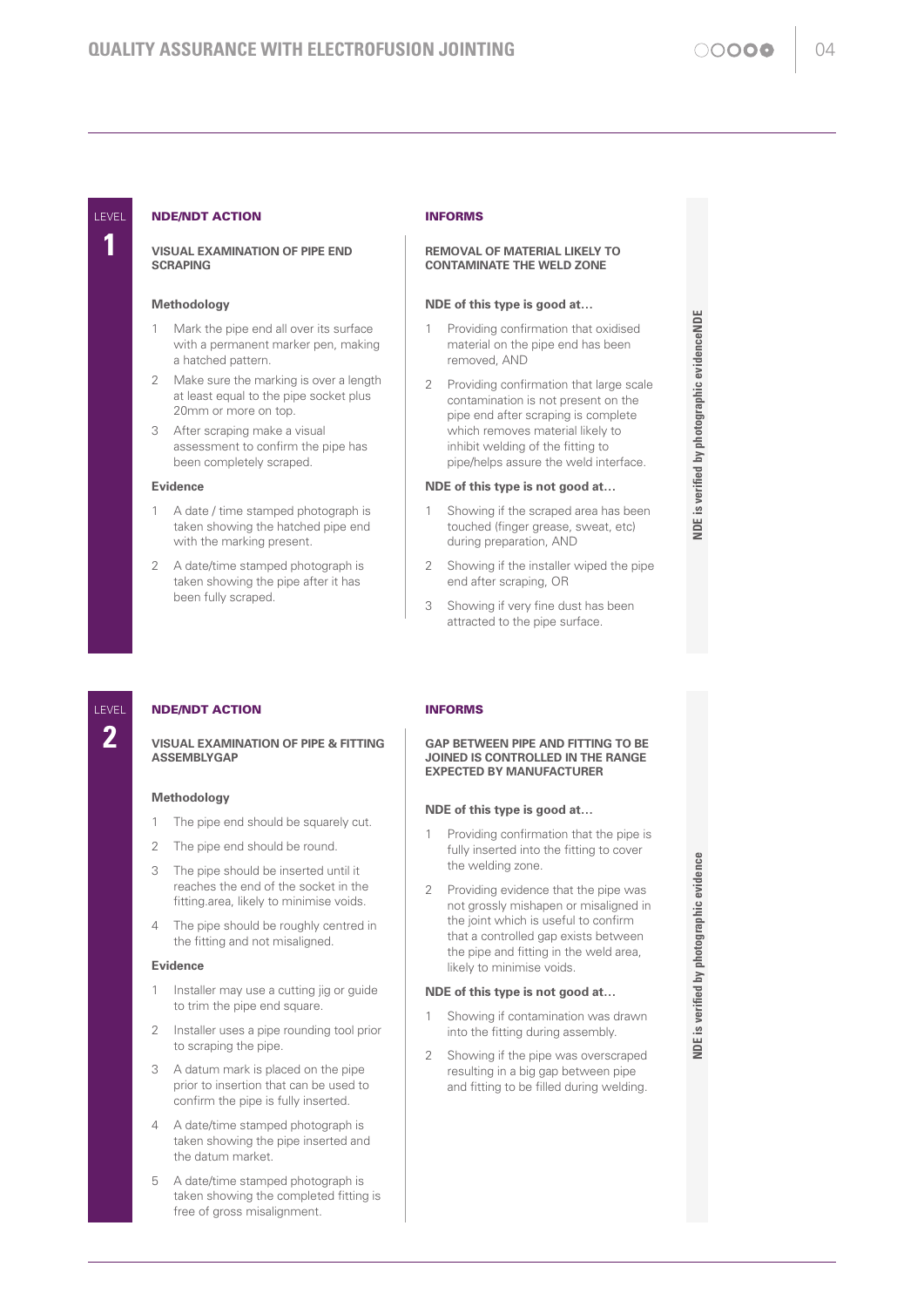**NDE is verified by photographic evidence**

NDE is verified by photographic evidence

**NDE is verified by photographic evidence NDE is verified by manual measurement record**

**NDE** is verified by manual measurement record NDE is verified by photographic evidence

## LEVEL **3**

#### NDE/NDT ACTION

**VISUAL EXAMINATION OF PIPE & FITTING ASSEMBLY**

#### **Methodology**

- 1 The pop-up indicator is checked before welding and after cooling to confirm it has risen.
- 2 The ends of the fitting are checked to confirm no melt has exuded out of the fitting along the pipe.
- 3 The body of the fitting is checked to confirm no distortion due to heat has occurred.

#### **Evidence**

1 A date/time stamped photograph can be taken of the completed assembly.

#### INFORMS

#### **NO GROSS DEFECTS DUE TO OVER OR UNDERHEATING OF THE PIPE TO FITTING HAVE OCCURRED**

#### **NDE of this type is good at…**

- 1 Providing confirmation that the fitting was not overheated during the welding process.
- 2 Providing confirmation that the pipe did not move in the fitting during the welding process which is useful to confirm that melt pressure was achieved (heat plus pressure needed to make a good weld).

#### **NDE of this type is not good at…**

1 Showing if melt has been extruded into the bore of the fitting due to displacement.

#### NDE/NDT ACTION

LEVEL **4**

**PHYSICAL MEASUREMENT OF PIPE & FITTING ASSEMBLY**

#### **Methodology**

- 1 When scraping the pipe, a mechanical scraper is used in preference (e.g. rotary pipe end scraping tool).
- 2 The pipe diameter is measured before scraping with a PI tape (area to be scraped but not welded).
- 3 The pipe diameter is measured after scraping with a PI tape (repeat at same position)
- The difference in diameter before and after scraping should be no more than 1.6mm.

#### **Evidence**

- The installer may provide written records of the measurements.
- 2 The written records can be linked to the pipe batch number and manufacturers records.

#### INFORMS

#### **GAP BETWEEN PIPE AND FITTING TO BE JOINED IS CONTROLLED IN THE RANGE EXPECTED BY MANUFACTURER**

#### **NDE of this type is good at…**

- 1 Providing confirmation that the pipe has not been overscraped leading to a big gap between pipe and fitting.
- 2 Providing confirmation that flat spots have not been introduced to the pipe surface leading to localised gaps which is useful to confirm that a controlled gap exists between the pipe and fitting in the weld area, likely to minimise voids.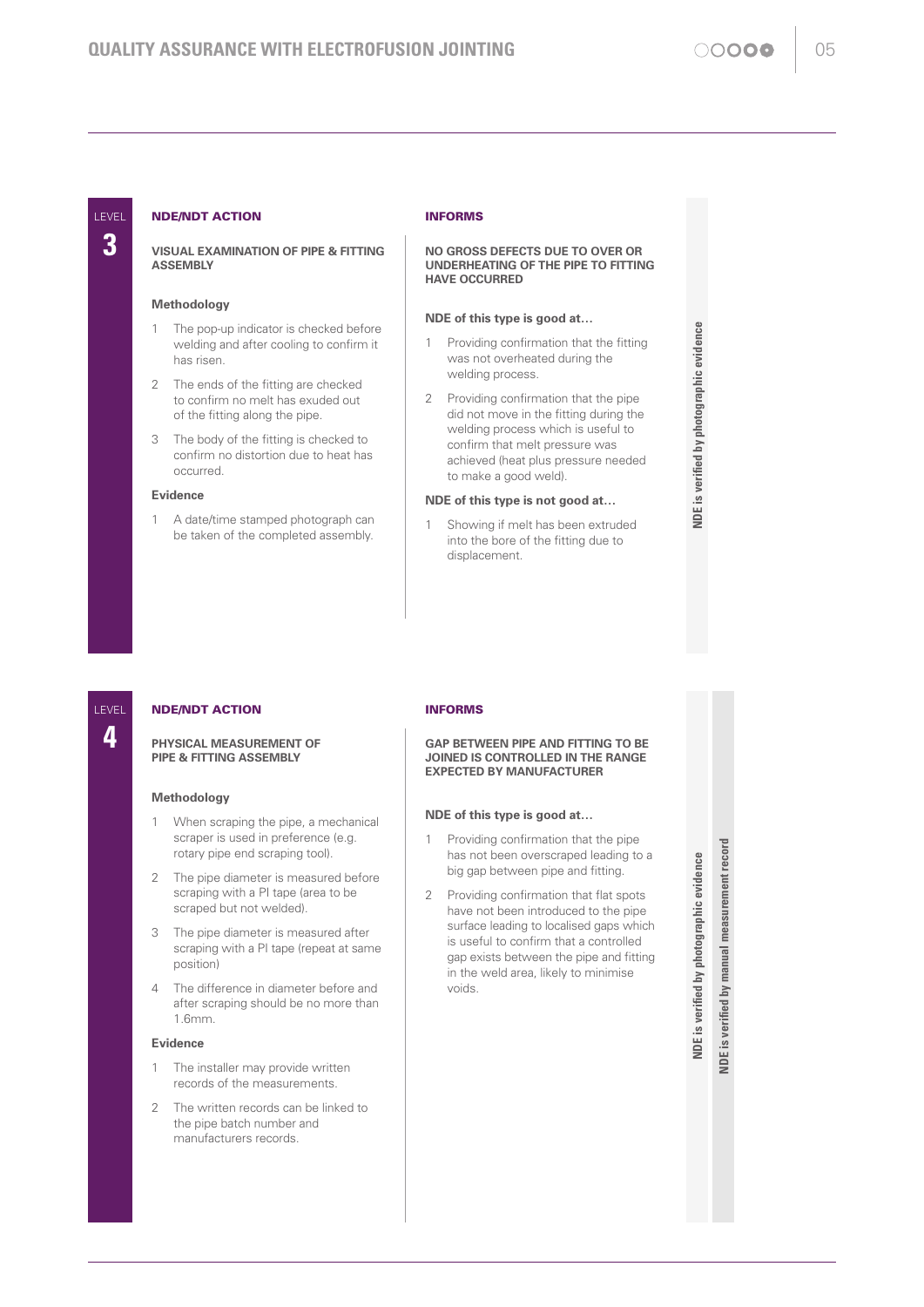#### NDE/NDT ACTION

#### **ELECTROFUSION CONTROL BOX WITH BASIC DATA RECORDING IS USED**

#### **Methodology**

- 1 The date and time of the weld is recorded.
- 2 The fusion time is recorded (whether manually or automatically entered).
- 3 The actual fusion time achieved is recorded.
- 4 Error codes describe which box stops if the full fusion time is not achieved.

#### **Evidence**

1 An electronic record can be printed from the electrofusion control box.

#### INFORMS

#### **THE EXPECTED WEILDING PARAMETERS WERE USED TO MAKE THIS WELD**

#### **NDE of this type is good at…**

- 1 Linking to date/time stamped photographs of the assembly process.
- 2 Providing confirmation that the correct fusion time was entered and achieved which is useful to confirm that the correct fusion parameters were used.

#### **NDE of this type is not good at…**

- Confirming the expected heat energy for good welding was achieved (i.e. wire touching/shorting effects).
- 2 Confirming temperature compensation was used where needed.

### NDE/NDT ACTION

LEVEL **6**

**ELECTROFUSION CONTROL BOX WITH IMPROVED DATA RECORDING IS USED**

#### **Methodology**

- 1 The ambient/pipe temperature is measured and automatically compensates fusion time.
- 2 The fitting resistance is measured and recorded.
- 3 The voltage and current are datalogged through the full weld cycle.
- 4 Total energy consumed in welding is available as a measurement output.

#### **Evidence**

1 An electronic record can be printed from the electrofusion control box.

#### INFORMS

#### **WELDING TOOK PLACE IN A MANNER THAT CAN BE COMPARED TO MANUFACTURERS REFERENCE DATA**

#### **NDE of this type is good at…**

1 Providing confirmation that the expected heat energy for good

welding was achieved

2 Providing confirmation of ambient temperature and adjusting the weld process, when needed, to compensate which is useful to confirm that the fitting is welded in the same way as reference tests by the manufacturer.

automatic measurements **NDE is verfied by use of automatic measurements NDE** is verfied by use of

NDE is verified by manual measurement record NDE is verified by photographic evidence

**NDE is verfied by use of automatic measurements**

NDE is verfied by use of

automatic measurements

**NDE is verified by photographic evidence NDE is verified by manual measurement record**

**VDE** is verified by manual measurement record NDE is verified by photographic evidence

**NDE is verified by photographic evidence NDE is verified by manual measurement record**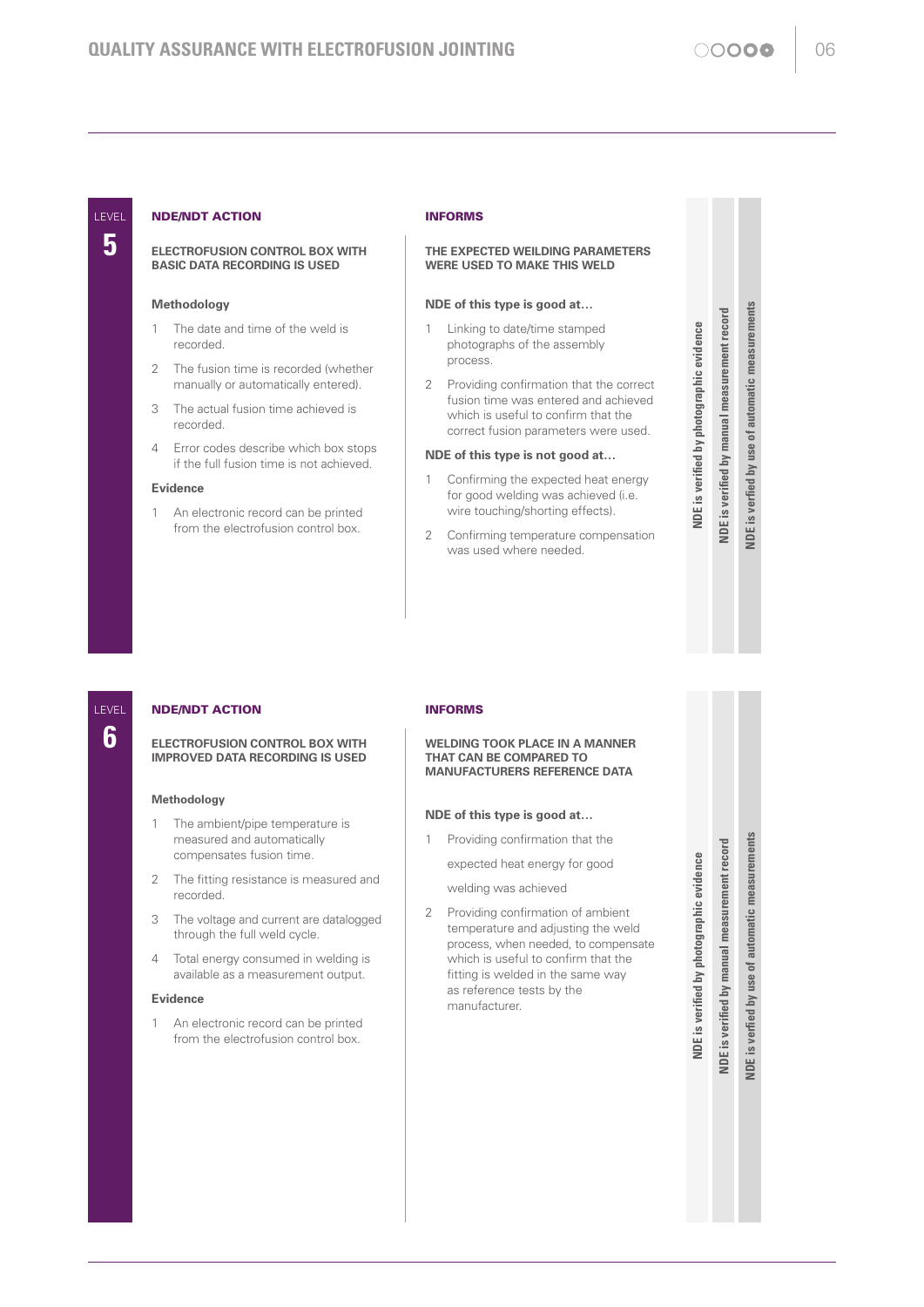#### NDE/NDT ACTION

#### **A STRENGTH AND LEAK TIGHTNESS TEST IS CONDUCTED**

#### **Methodology**

- 1 Hydrostatic pressure testing is conducted at 1.5x maximum long term pressure rating of the pipe.
- 2 Pneumatic leakage testing is conducted at 1.5x maximum long term pressure rating of the pipe.

#### **Evidence**

1 Pressure test certificate.

#### INFORMS

#### **TO VERIFY STRENGTH OF THE ASSEMBLY AND LEAK TIGHTNESSMETHODOLOGYNDE**

#### **NDE of this type is good at…**

- 1 Providing confirmation that the body of the fitting will not suffer ductile rupture due to contained pressure.
- 2 Providing confirmation that the weld interface will not separate in a ductile manner due to pressure.
- 3 Providing confirmation that for the smallest conveyed molecule size that the system is leak tight.4Providing confirmation that any minor damage to pipe/fitting is within acceptable limits (safety factor).

#### **NDE of this type is not good at…**

- 1 Identifying long term stress crack related failure modes.
- 2 Identifying long term thermo-oxidative failure modes.

## automatic measurements taken **NDT measurements are taken** measurements are

**NDE is verified by photographic evidence NDE is verified by manual measurement record**

NDE is verified by manual measurement record NDE is verified by photographic evidence

**NDE is verfied by use of automatic measurements NDE** is verfied by use of **IDL** 

## LEVEL **8**

#### NDE/NDT ACTION

**AN ULTRASONIC IMAGING SYSTEM IS USED**

#### **Methodology**

1 A probe is used, which is rotated around the circumference of the welded joint and across its width to create an image of the pipe, fittings and weld areas.

#### **Evidence**

1 A digital record is captured of the joint assembly, usually in the form of a three-dimensional dataset or image file.

#### INFORMS

#### **WELDING TOOK PLACE IN A MANNER THAT CAN BE COMPARED TO MANUFACTURERS REFERENCE DATA**

#### **NDE of this type is good at…**

1 Detecting voids around or between the wires; forms of contamination;

pipe under penetration; misalignment and wire movement.

#### **NDE of this type is not good at…**

- 1 Detecting flaws of dimensions less than or equal to the wire diameter that are directly beneath, or obscured by, the wire.
- 2 Being used by an unskilled person due to the need to intrpret the data output.

automatic measurements **NDE is verfied by use of automatic measurements** NDT measurements are taken **NDT measurements are taken**  $\overline{\bullet}$ NDE is verfied by use

**NDE is verified by photographic evidence NDE is verified by manual measurement record**

**VDE** is verified by manual measurement record NDE is verified by photographic evidence

**NDT with specialist interpretation**

**NDT** with specialist interpretation